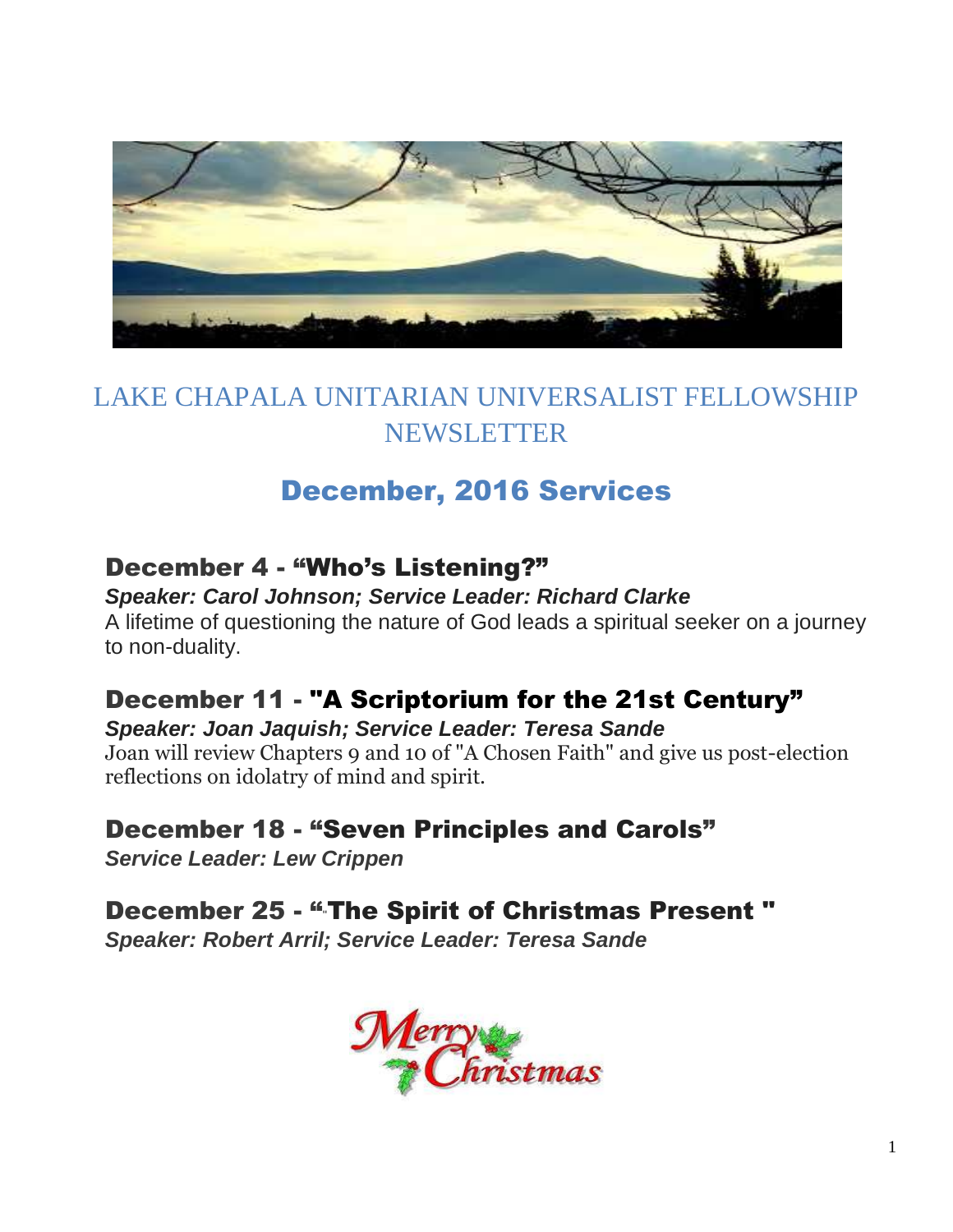# President's Report



The November 27 **special congregational meeting** was an important milestone for our Fellowship. The motion "That the Lake Chapala Unitarian Universalist Fellowship institute pledging" was **unanimously approved.** 

**The pledging process for the budget year starting Feb. 1, 2017 has begun**. The Pledging Committee, Heidi MacLennan

and David Miller, distributed pledge cards last Sunday, and they will be handing out and collecting pledge cards at Services over the next few weeks. Individual pledges are treated confidentially. Several different options for making pledging payments are being explored, including credit card, bank transfer, and other payment options. More details will be available in January.

Many of us are very excited about the proposal from the Rev. Daniel O'Connell of Houston concerning hiring a half-time contract minister who would be based here, but part of the Houston ministerial team. That proposal, however, would entail a significant increase in our budget. At its December 16 meeting, the board will consider whether early pledging indicates enough support to move ahead on this proposal. If it does, there will be another special congregational meeting to approve proceeding with advertising for a position to begin in September, 2017.

I am also pleased to report that the **Rev. Gary Kowalski** will be with us for three Sundays, January 8, 15 and 22. Organizational visioning and planning will be a focus of his visit. The January Newsletter will include information about Rev. Kowalski and the events planned during his visit.

#### Notice of LCUUF Annual General Meeting

#### **The Annual General Meeting of the Lake Chapala Unitarian Universalist Fellowship** will be held following the service on Sunday**, January 22nd, 2017.** .

In addition to reports from the President and Committees, the meeting will review financial statements and budgets, approve an Outreach program and elect board and nominating committee members. All are welcome to attend and speak, but only members can vote.

The current members of the **Board of Directors** are as follows: **(**expiry dates)

President: Fred Harland (2018) Vice-President: Teresa Sande (2018) Secretary: Jan Manning (2017) Treasurer: Gary Cleek (2017) Member-at-large: Trudy Crippen (2017) Member-at-large: Joan Jaquish (2018) Member-at-large: Heidi MacLennan (2018)

Current **Nominating Committee Members**  are (one year term expires 2017): Kathy Koches, Ellen McFarland, and Marion Blackmer.

To suggest or nominate anyone for any open position, contact a member of the nominating committee. To propose an item for the agenda, contact President Fred Harland.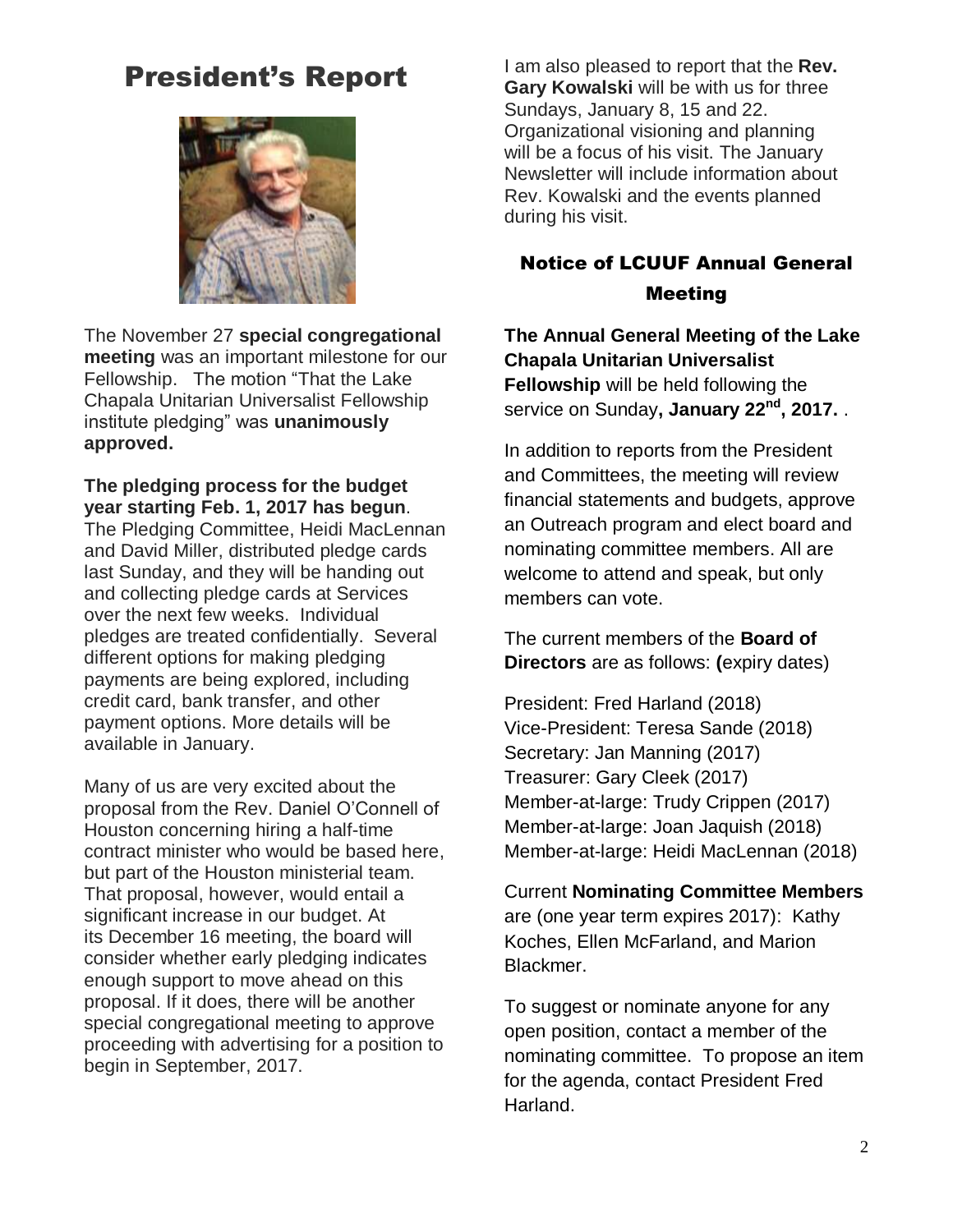## Committee News



#### Membership Committee:

The Membership Committee is making progress developing **new name tags**. If you have not provided information to Marty Weston, please email her at **[martymex916@gmail.com](mailto:martymex916@gmail.com)** to let her know how you want your name printed on your new name tag and your preference for either a lanyard or clip. If we do not hear from you, your name will be exactly as it is printed in the LCUUF Directory and you will receive a lanyard.

We are hoping to have a New Member Orientation early in December and a **New Member Ceremony** before December 22<sup>nd</sup> so any new members will have a vote at the Annual General Meeting on January  $22<sup>nd</sup>$ .

Our committee still needs additional members. If interested, please talk to one of our committee members: Jan Manning, Ellen McFarland, Trudy Crippen, Eric Luria or Marty Weston.

#### Outreach Committee:

Check out the website of our Outreach project: **Centro de Desarrollo Jocotepec**. [http://www.cedejo.org](http://www.cedejo.org/) .



### New Activity

You are invited to join us for the second **English Country Dance on Sun. Dec. 11th from 3-5pm at the fellowship hall.** The dance is under the sponsorship of LCUUF, and is led by Catherine & Eric Luria.

So what is English Country Dancing? This type of dancing was featured in the Jane Austin movies. It originated in the 1600's, and new dances are still being written today. Usually the dances are very elegant and graceful, at other times lively and up-beat.

All dance figures are first taught, and then called (prompted) while you are dancing. Nearly everyone at the dance will be a beginner. You do NOT need to have a partner. Please contact Catherine or Eric Luria (home phone: 376-766-6119, email:

[CLuriaARNP@gmail.com](mailto:CLuriaARNP@gmail.com) if you would like to attend, so we can give you more specific information..



Sylvia Flores, Director, and Norman Woods. November 20<sup>th</sup> Service. (Photo by Lorna Dean)



**Happy Birthday Greetings** to the following members who have December birthdays: Carol Powell  $(15^{th})$ ; Sue Kelley  $(17^{th})$ ; Frank Howell  $(27<sup>th</sup>)$ .